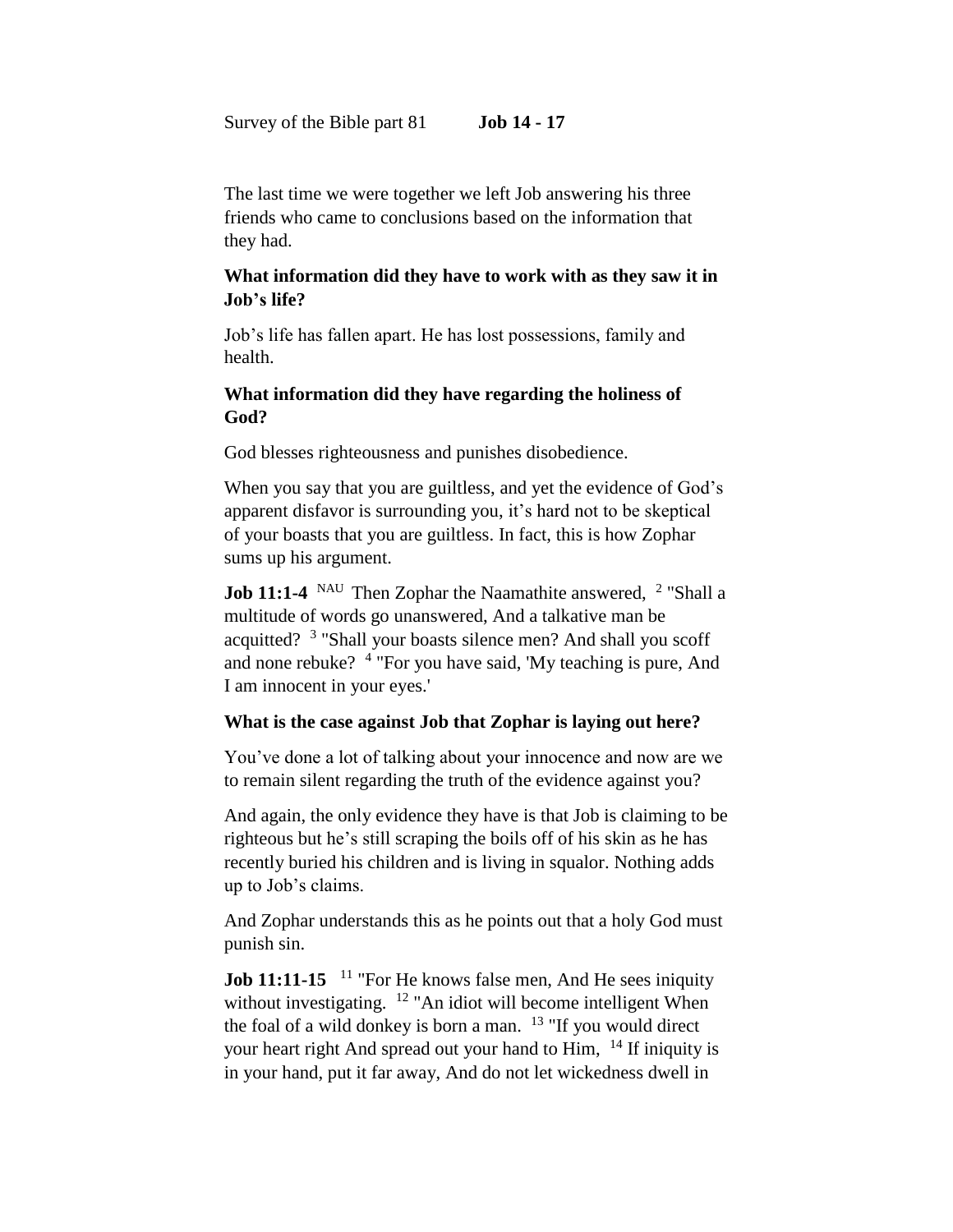your tents; <sup>15</sup> "Then, indeed, you could lift up your face without *moral* defect, And you would be steadfast and not fear.

Again, as I have said before, I don't believe that any of Job's friends came to him with the intention of hurting him any more than he has already been hurt. I believe that they would like to see his pain stop. But, according to what they see with their own eyes, they understand that that will take a repentant heart that turns away from the sin that brought this calamity upon Job in the first place.

The problem is that both Job and God know that it was not a particular sin that brought this calamity upon Job.

#### **And how do we know that?**

**Job 1:8**  <sup>8</sup> The LORD said to Satan, "Have you considered My servant Job? For there is no one like him on the earth, a blameless and upright man, fearing God and turning away from evil."

There was no particular sin that brought any of this upon Job. God Himself has made the declaration that Job is blameless and upright, turning away from evil.

### **And by the way, what kind of righteousness must be employed in Job's case for God to make that claim?**

Only the kind of righteousness that can be employed by God put to the account of Job as Job has trusted God and His promises by faith.

To suggest that the righteous acts of Job alone can earn him the praises of God before satan is to miss the point of what righteousness is in God's eyes.

**Romans 3:10-18** <sup>10</sup> as it is written, "THERE IS NONE RIGHTEOUS, NOT EVEN ONE; <sup>11</sup> THERE IS NONE WHO UNDERSTANDS, THERE IS NONE WHO SEEKS FOR GOD; <sup>12</sup> ALL HAVE TURNED ASIDE, TOGETHER THEY HAVE BECOME USELESS; THERE IS NONE WHO DOES GOOD, THERE IS NOT EVEN ONE." <sup>13</sup> "THEIR THROAT IS AN OPEN GRAVE, WITH THEIR TONGUES THEY KEEP DECEIVING," "THE POISON OF ASPS IS UNDER THEIR LIPS"; <sup>14</sup> "WHOSE MOUTH IS FULL OF CURSING AND BITTERNESS"; <sup>15</sup> "THEIR FEET ARE SWIFT TO SHED BLOOD, <sup>16</sup> DESTRUCTION AND MISERY ARE IN THEIR PATHS, <sup>17</sup> AND THE PATH OF PEACE THEY HAVE NOT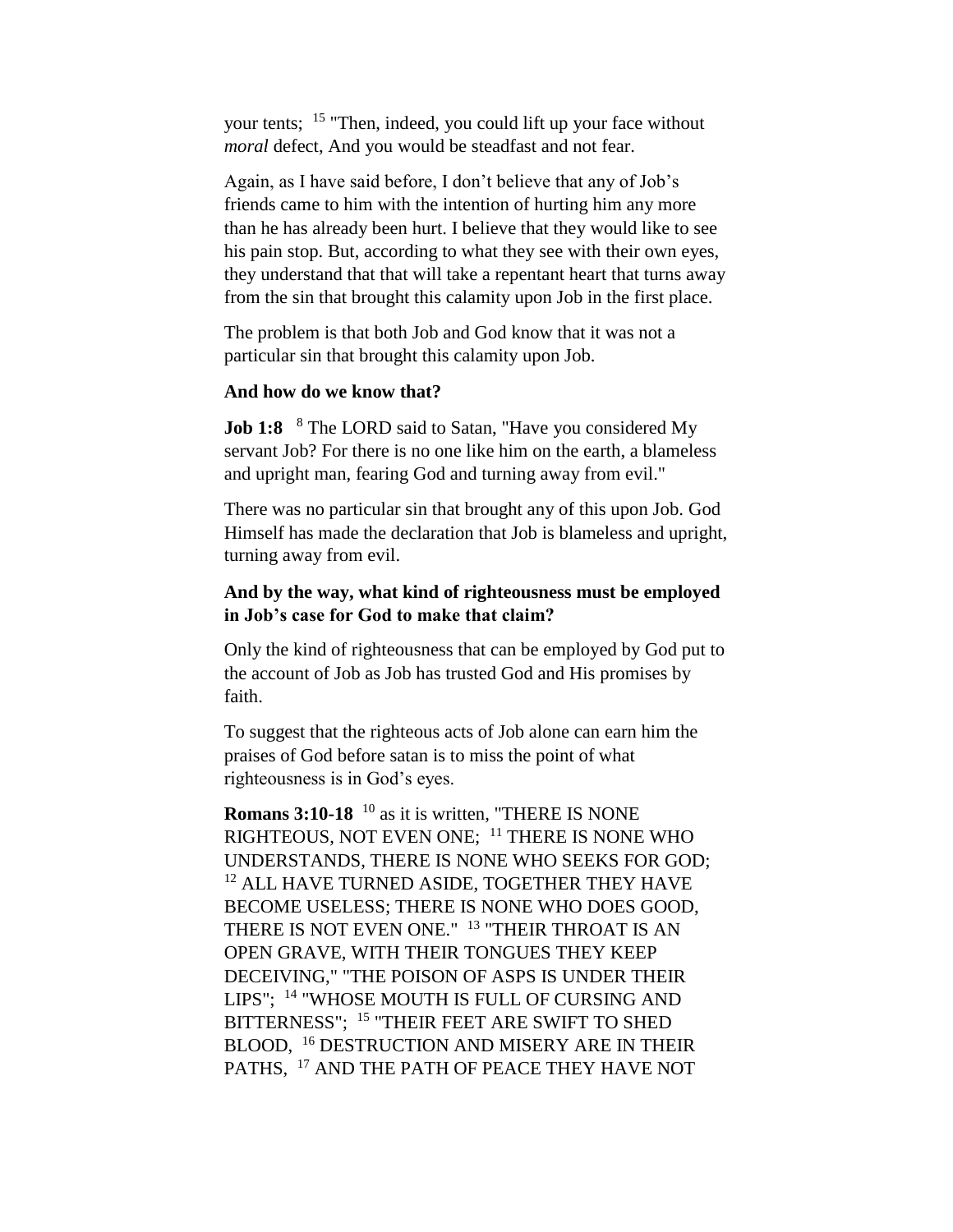# KNOWN." <sup>18</sup> "THERE IS NO FEAR OF GOD BEFORE THEIR EYES."

### **So, if there is none righteous then how can a man be declared righteous before a holy God?**

Only if that man embraces the provision for his sin by faith. And that provision was first announced in the Garden of Eden to Adam and Eve, which is the same provision Job has embraced by faith. But there's more to this because as Paul rightly points out, there is none who seeks for God.

So, for a man to embrace the promises of redemption by God that man must first be born again, or born from above, or as Jeremiah puts it, God must do an initial work of the Spirit to bring you from death to life so that you can see your need for a Savior.

**Ezekiel 36:26-27** <sup>26</sup> "Moreover, I will give you a new heart and put a new spirit within you; and I will remove the heart of stone from your flesh and give you a heart of flesh.  $27$  "I will put My Spirit within you and cause you to walk in My statutes, and you will be careful to observe My ordinances.

God has given Job a righteousness that only God can provide and because of that he lived a life that turned away from evil. And this is why Job is so perplexed because he knows, unlike his friends, that he is guiltless before God on two levels.

From a positional standpoint he is guiltless because he has believed God and it has been reckoned to him as righteousness, but on a practical level he knows that living out that life on a daily basis is something he has pursued even to the point of interceding on behalf of his children by offering sacrifices for them regularly.

This by the way, does not mean to suggest that Job thought of himself as guiltless of sin in general in that he thought of himself as incapable of sinning.

**Job 13:23** <sup>23</sup> "How many are my iniquities and sins? Make known to me my rebellion and my sin.

Job was certainly aware of his propensity to sin, but his life characterized the new life in his Savior and he simply asks that if there is some hidden sin in his life that God would reveal it so that he can repent of it and get on with living life in the favor of God.

All of chapter 14 Job continues to make his case that by nature man is like a vapor that appears for a little while and then vanishes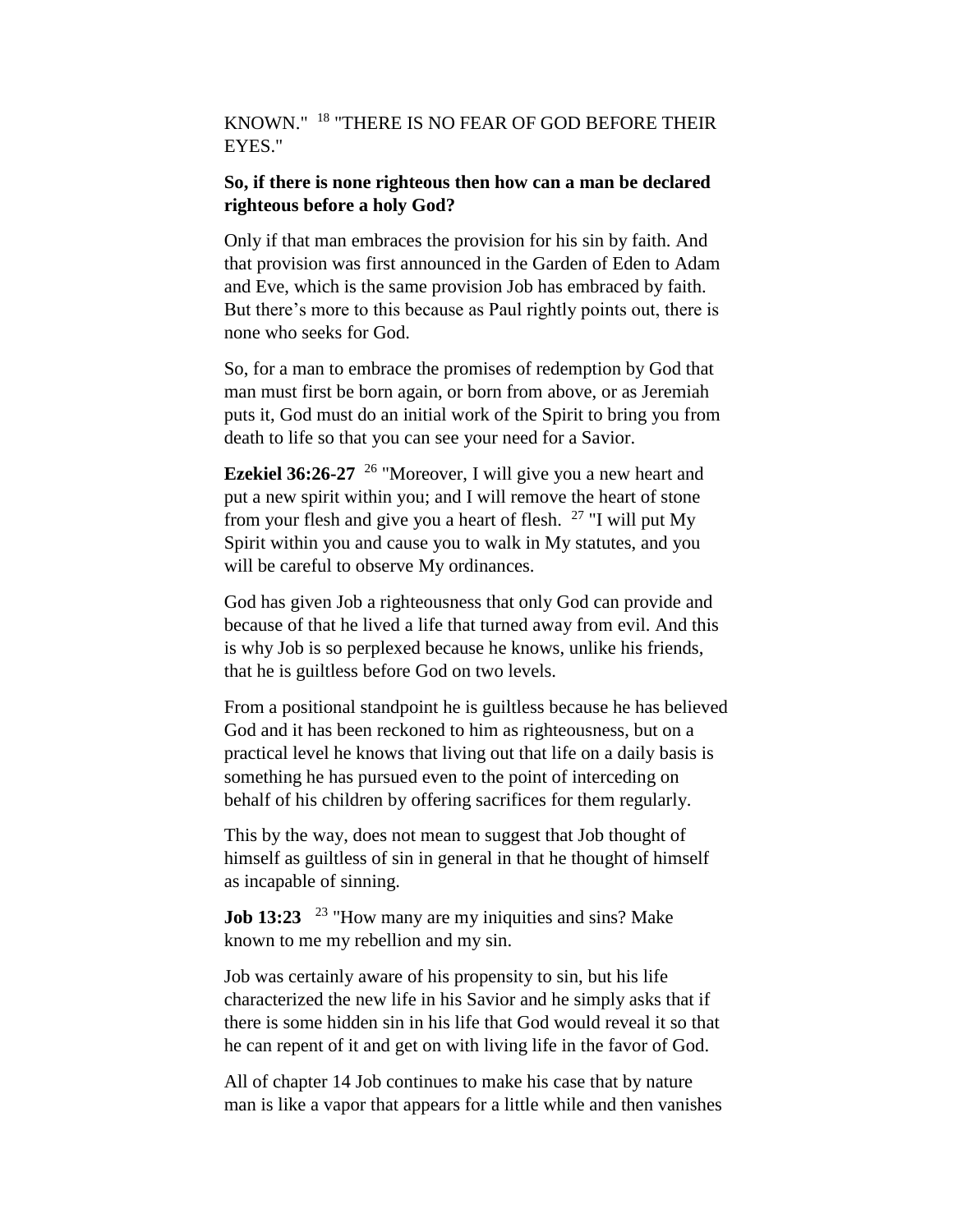away. Or as Solomon put it, all is vanity in light of a holy God who has numbered the days of man on this present earth.

And Job sums it up well.

**Job 14:10-13** <sup>10</sup> "But man dies and lies prostrate. Man expires, and where is he? <sup>11</sup> "*As* water evaporates from the sea, And a river becomes parched and dried up, <sup>12</sup> So man lies down and does not rise. Until the heavens are no longer, He will not awake nor be aroused out of his sleep. <sup>13</sup> "Oh that You would hide me in Sheol, That You would conceal me until Your wrath returns *to You*, That You would set a limit for me and remember me!

By the way, even Job understood that though this world is passing away and man returns to the dust there will be a day when the righteous man will rise to see his God in his flesh.

**Job 14:14-15** <sup>14</sup> "If a man dies, will he live *again*? All the days of my struggle I will wait Until my change comes. <sup>15</sup> "You will call, and I will answer You; You will long for the work of Your hands.

**Job 19:26-27** <sup>26</sup> "Even after my skin <sup>1</sup> is destroyed, Yet from my flesh I shall <sup>a</sup>see God; <sup>27</sup> Whom I <sup>1</sup>myself shall behold, And whom my eyes will see and not another. My <sup>2</sup>heart <sup>a</sup>faints <sup>3</sup>within me!

#### **What is Job describing?**

The physical resurrection of men.

We know this was a concept that O.T. saints understood, including Abraham as the Holy Spirit gives us insight into Abraham's thinking as it related to the promises given to him by God.

**Hebrews 11:17-19**  <sup>17</sup> By faith Abraham, when he was tested, offered up Isaac, and he who had received the promises was offering up his only begotten *son*; <sup>18</sup> *it was he* to whom it was said, "IN ISAAC YOUR DESCENDANTS SHALL BE CALLED." <sup>19</sup> He considered that God is able to raise *people* even from the dead, from which he also received him back as a type.

And so, Job, even in his suffering, had the hope that one day all will be made right in the resurrection.

But right now he is having to deal with the present and the suffering that is all around him and that is how he ends chapter 14.

**Job 14:22** <sup>22</sup> "But his body pains him, And he mourns only for himself."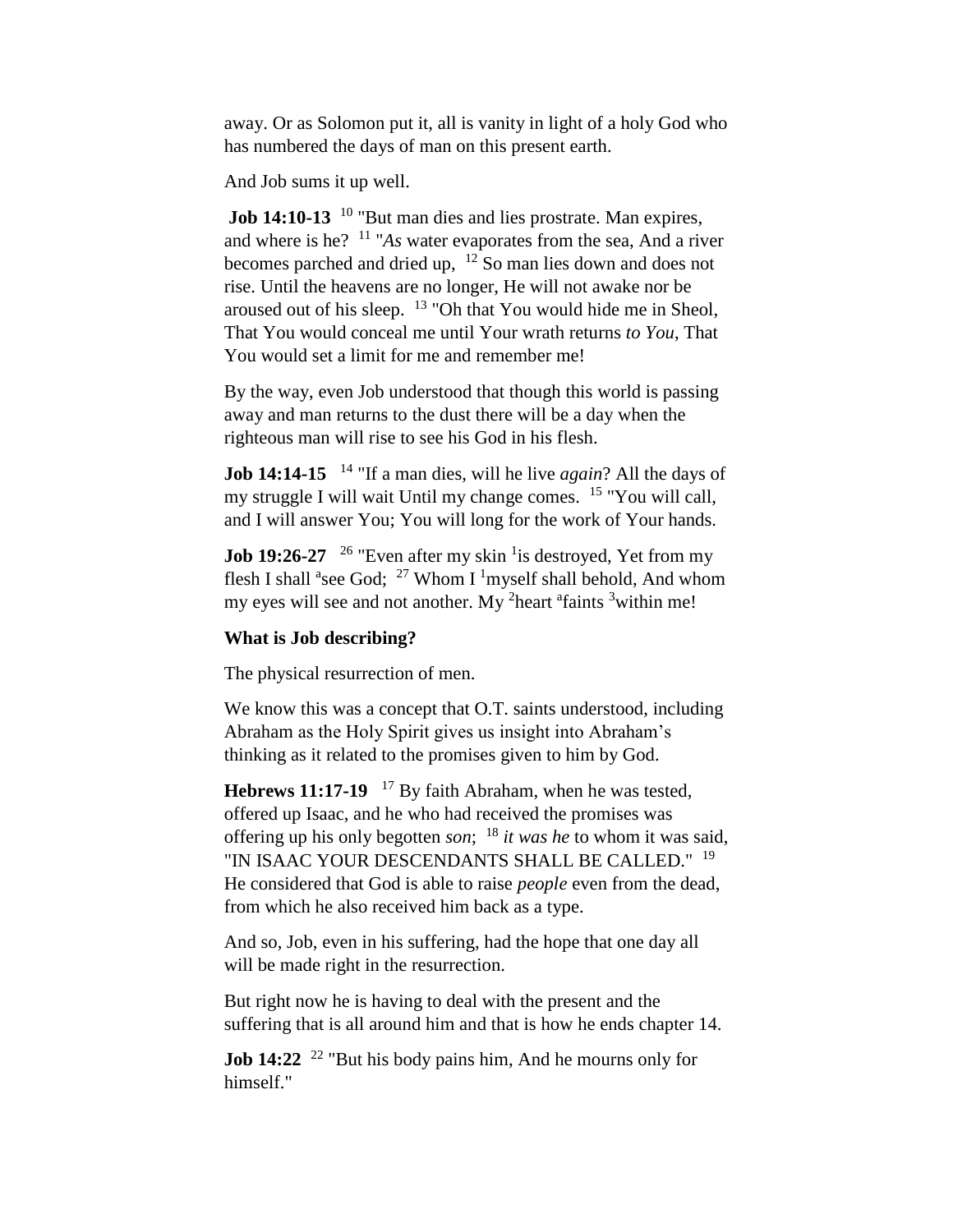Chapter 15 has Eliphaz, the first one to open his mouth to Job after sitting with him in silence for 7 days and nights, speaking again. But unlike the first time he counseled Job his tone has changed significantly as it has become harsher.

**Job 15:1-6** NAU Then Eliphaz the Temanite responded, <sup>2</sup> "Should a wise man answer with windy knowledge And fill himself with the east wind?  $3$  "Should he argue with useless talk, Or with words which are not profitable? <sup>4</sup> "Indeed, you do away with reverence And hinder meditation before God. <sup>5</sup> "For your guilt teaches your mouth, And you choose the language of the crafty. <sup>6</sup> "Your own mouth condemns you, and not I; And your own lips testify against you.

### **Again, why are these three friends of Job taking such a hard line against him?**

Because they don't have all the evidence. And this gets to the heart of the secret things of God that you and I in this life may not ever see. Things may happen to us that we conclude are the direct result of something bad we must have done, and there is certainly room for sinful choices we make.

But this was not the case with Job at this time. God made a choice to use Job to bring Himself glory in the presence of satan who boasted that he could break Job and have him curse God to his face.

That's why I've said, this book is not so much about Job, or his wife or friends as it is about the God who is able to hold His people to the end even when we don't fully understand the rhyme and reason of things that go on around us.

And it is during those times that our faith in a holy and loving God must rest on the promises of God and not on our circumstances. And the promise is this.

**Romans 8:28-32** <sup>28</sup> And we know that God causes all things to work together for good to those who love God, to those who are called according to *His* purpose. <sup>29</sup> For those whom He foreknew, He also predestined *to become* conformed to the image of His Son, so that He would be the firstborn among many brethren; <sup>30</sup> and these whom He predestined, He also called; and these whom He called, He also justified; and these whom He justified, He also glorified. <sup>31</sup> What then shall we say to these things? If God *is* for us, who *is* against us? <sup>32</sup> He who did not spare His own Son, but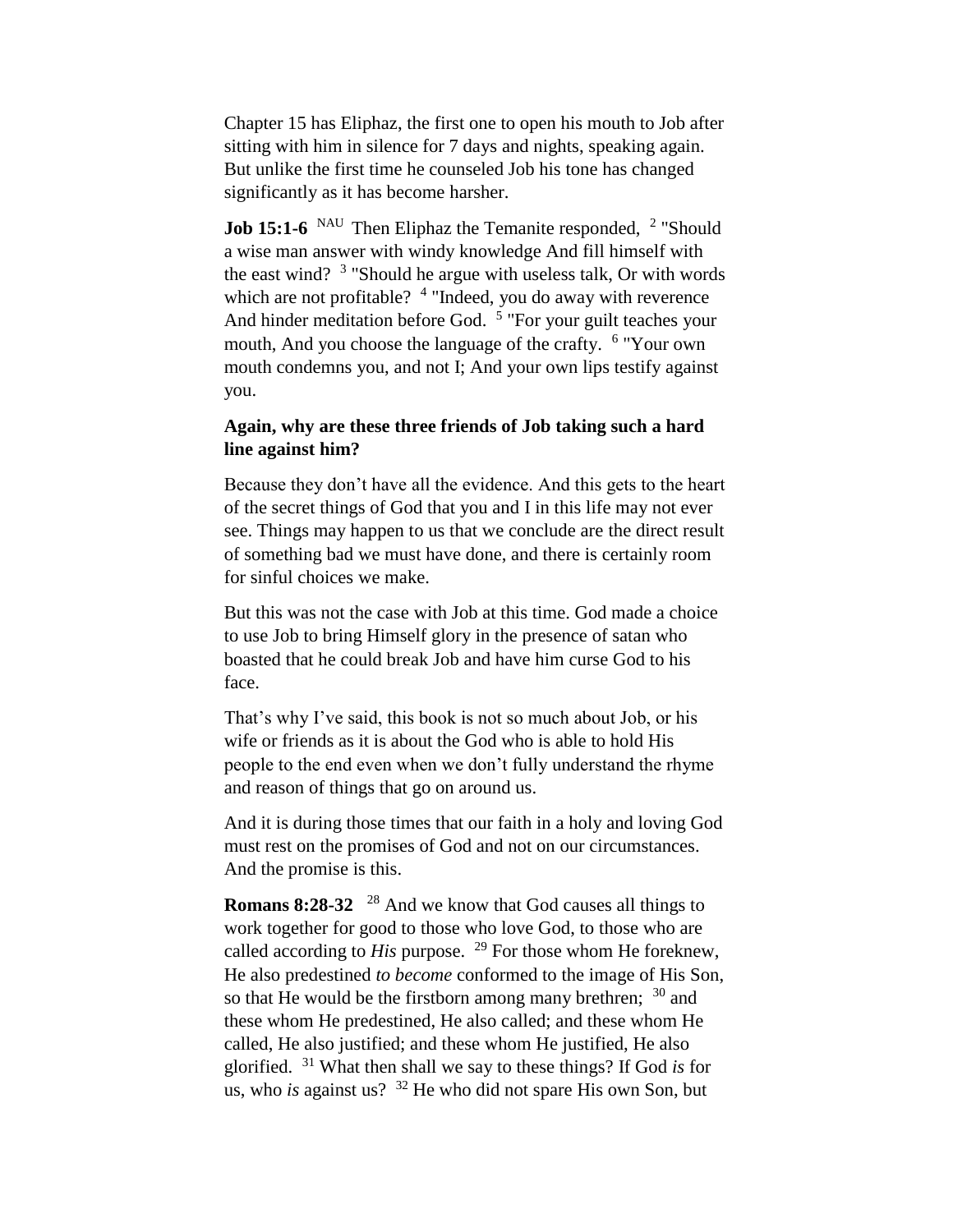delivered Him over for us all, how will He not also with Him freely give us all things?

By the way, verse 32 is the pivot verse for the dichotomy of suffering and rejoicing in the midst of that suffering.

#### **Does anyone see it?**

God ordained the suffering of His Son for a reason. He ordained the suffering of Job for a reason. He ordains suffering in our lives for a reason. And ultimately the reason is to bring glory to Himself and allow us to share in that suffering for the reason of finally being delivered from death to life as seen in the Son of God who rose victoriously to secure our sharing in the inheritance of our Lord and Savior.

But in the meantime we are being tested by our God so that our faith might be shown to be real, and this is precisely what Peter tells us.

**1 Peter 1:3-9** <sup>3</sup> Blessed be the God and Father of our Lord Jesus Christ, who according to His great mercy has caused us to be born again to a living hope through the resurrection of Jesus Christ from the dead, <sup>4</sup> to *obtain* an inheritance *which is* imperishable and undefiled and will not fade away, reserved in heaven for you,  $5$ who are protected by the power of God through faith for a salvation ready to be revealed in the last time. <sup>6</sup> In this you greatly rejoice, even though now for a little while, if necessary, you have been distressed by various trials,  $<sup>7</sup>$  so that the proof of your faith,</sup> *being* more precious than gold which is perishable, even though tested by fire, may be found to result in praise and glory and honor at the revelation of Jesus Christ;  $8$  and though you have not seen Him, you love Him, and though you do not see Him now, but believe in Him, you greatly rejoice with joy inexpressible and full of glory, <sup>9</sup> obtaining as the outcome of your faith the salvation of your souls.

Job understood this. But like Job, when you are in the middle of suffering there is often little comfort, especially when that suffering makes no sense to you under the circumstances. And that is where feelings have to give way to faith. Again, often easier said than done.

And I would like to say that this is where the body of Christ is so vital to helping us through those situations, and yet even in the body of Christ, you don't always find the comfort that only God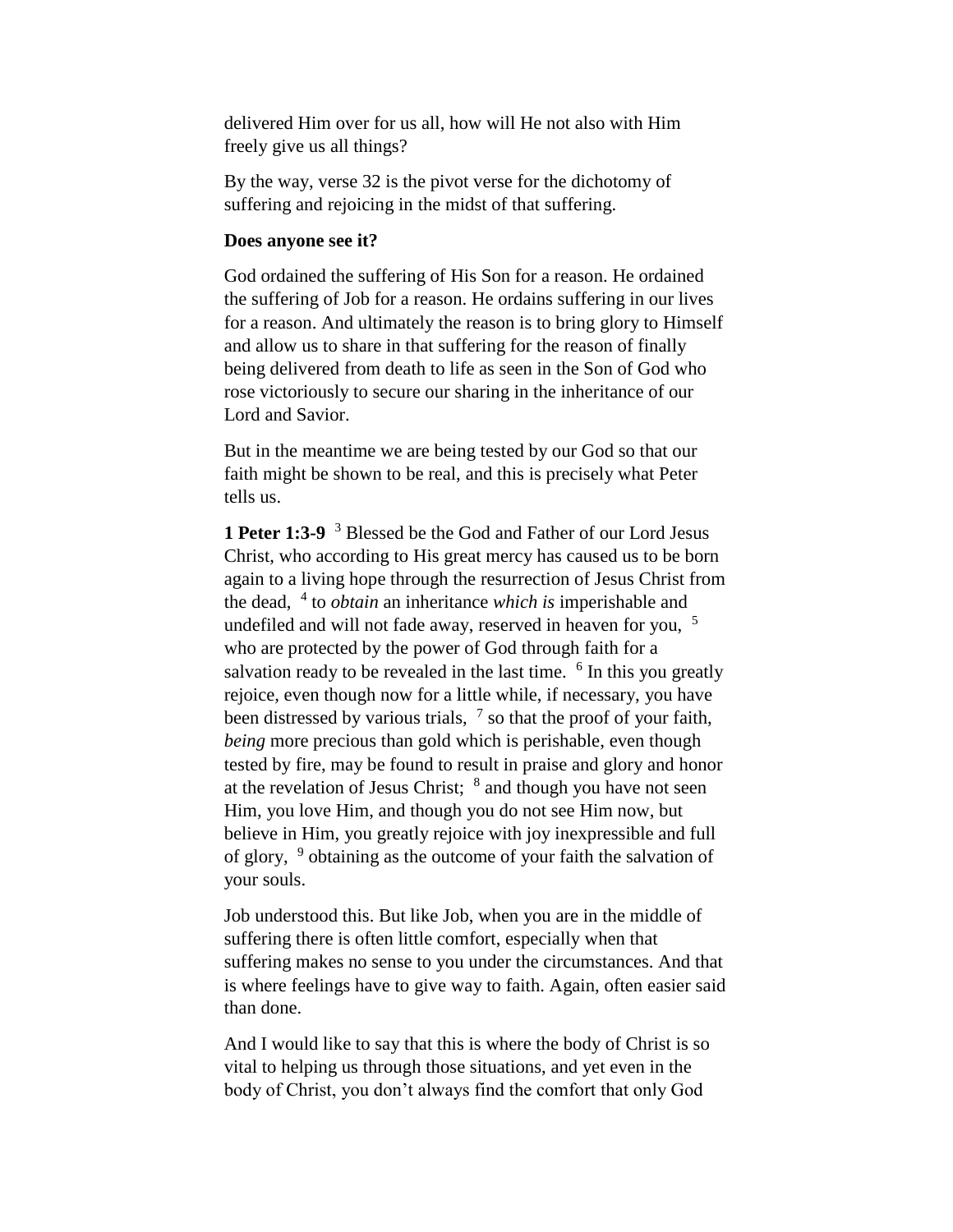can bring, as we see in the case of Job who had part of the body of Christ, if you will, trying to help him with the information that had at their disposal.

And this is where the book of Job is continuing to move. It will ultimately force us to take our eyes off of what we see and place them on the Creator who has all things under control and moving in the direction He has chosen for His good purposes.

We may not like that at any moment in our lives, but it is what He is doing, because He is God.

As Job responds to his friends in chapter 16 we are once again reminded that for all the good intentions others around us may have it does not always come across as what we believe is the answer. That doesn't mean we don't try and give wise biblical counsel in love with the information we have so as to help others in the body of Christ.

But in the case of Job, as we've said countless times, they simply didn't have all of the information, and so we cannot fault them for pointing to what they believed was the only solution to Job's obvious sin for bringing this calamity on himself.

And this is why he responds in the beginning of chapter 16.

**Job 16:1-6** <sup>NAU</sup> Then Job answered, <sup>2</sup> "I have heard many such things; Sorry comforters are you all. <sup>3</sup> "Is there *no* limit to windy words? Or what plagues you that you answer? <sup>4</sup> "I too could speak like you, If I were in your place. I could compose words against you And shake my head at you. <sup>5</sup> "I could strengthen you with my mouth, And the solace of my lips could lessen *your pain*. 6 "If I speak, my pain is not lessened, And if I hold back, what has left me?

There is this tension that exists between Job and his friends. They believe they are right in their counsel according to what they know about the holiness of God. Again, their theology is correct. It just doesn't leave much room for God to make certain choices they don't understand.

And Job is in the same boat because his theology rightly understands the general covenantal language of God, so that those who walk in the counsel of the Lord will prosper and yet he's not prospering, even though he has done nothing in particular that has brought on this calamity, which God has confirmed to satan in chapters 1 and 2.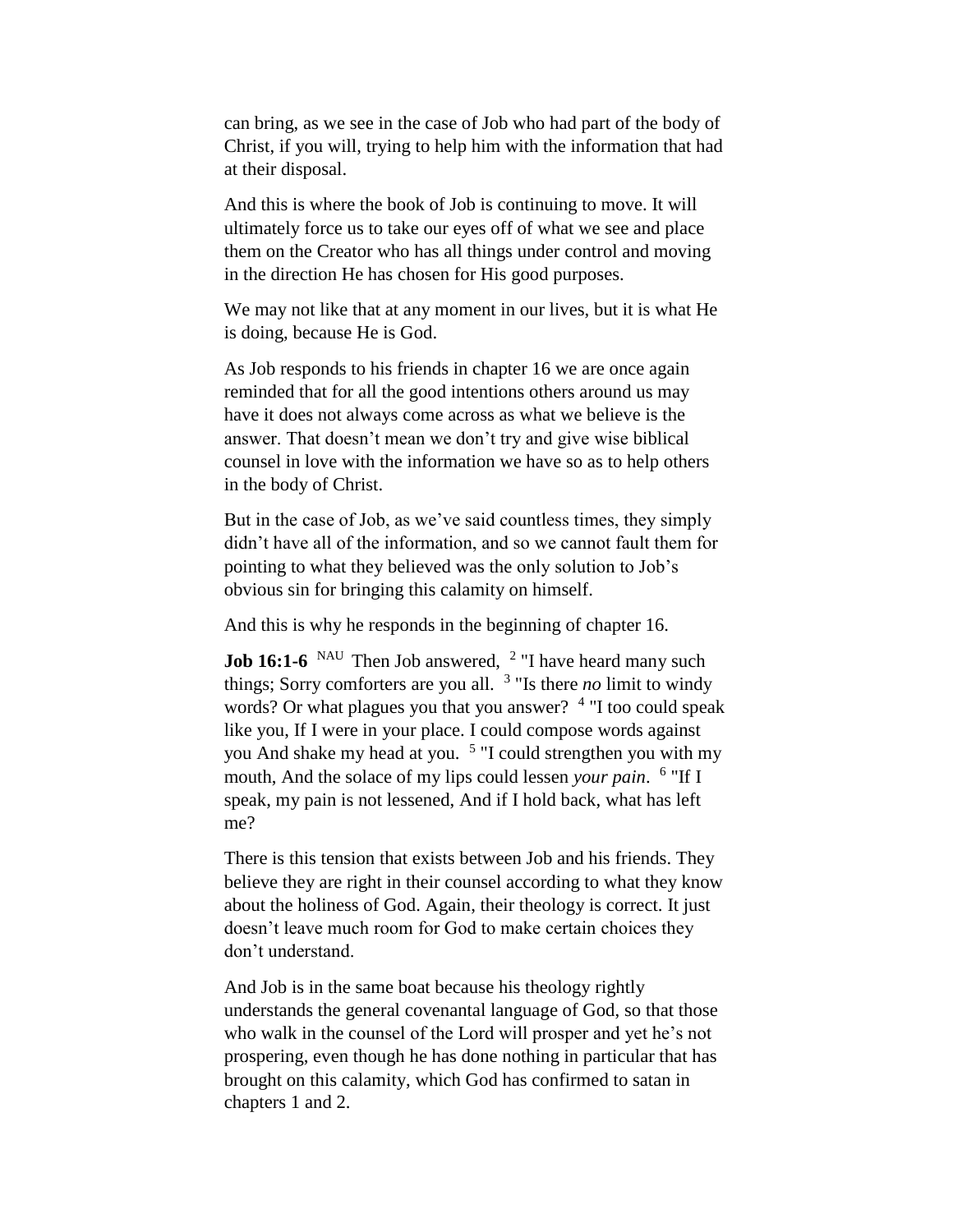And this is why Job makes the statement at the end of chapter 16.

**Job 16:15-17** <sup>15</sup> "I have sewed sackcloth over my skin And thrust my horn in the dust. <sup>16</sup> "My face is flushed from weeping, And deep darkness is on my eyelids,  $17$  Although there is no violence in my hands, And my prayer is pure.

And so, both parties are right, and yet as we will see both parties are wrong when it comes to things that God has not revealed to them at this time.

Chapter 17 deals with the hopelessness of Job in the midst of his trials. And it is during these times in life where our faith is definitely tested. And it is during these times where we must go back to the relationship we have with our Father through His Son Jesus Christ, because it is very easy to think that God doesn't love us and that He has become an abusive father.

This could not be further from the truth. We who are believers in Christ are not having to pay for our sin in any way, shape or form if we have placed our faith in His atoning sacrifice for our sin. It is either paid for in full or it's not. There is no in between.

We are no longer children of wrath. We are children who have been adopted into God's family and as such there is nothing that can separate us from the love of God in Christ. There is therefore now no condemnation for those who are in Christ Jesus. All that the Father gives Me, says Jesus, I will lose none.

Sometimes it's hard to distinguish between this reality and the reality of life in this world that is full of sin and the curse. But again, we go back to either believing God at His word or believing what we see around us. And this is where Job is.

**Job 17:1** <sup>NAU</sup> "My spirit is broken, my days are extinguished, The grave is *ready* for me.

And yet Job knows deep down that God is still there even though He seems far off at this time in his life.

**Job 17:6-9** <sup>6</sup> "But He has made me a byword of the people, And I am one at whom men spit.  $7 \text{ "My eye has also grown dim because}$ of grief, And all my members are as a shadow. <sup>8</sup> "The upright will be appalled at this, And the innocent will stir up himself against the godless. <sup>9</sup> "Nevertheless the righteous will hold to his way, And he who has clean hands will grow stronger and stronger.